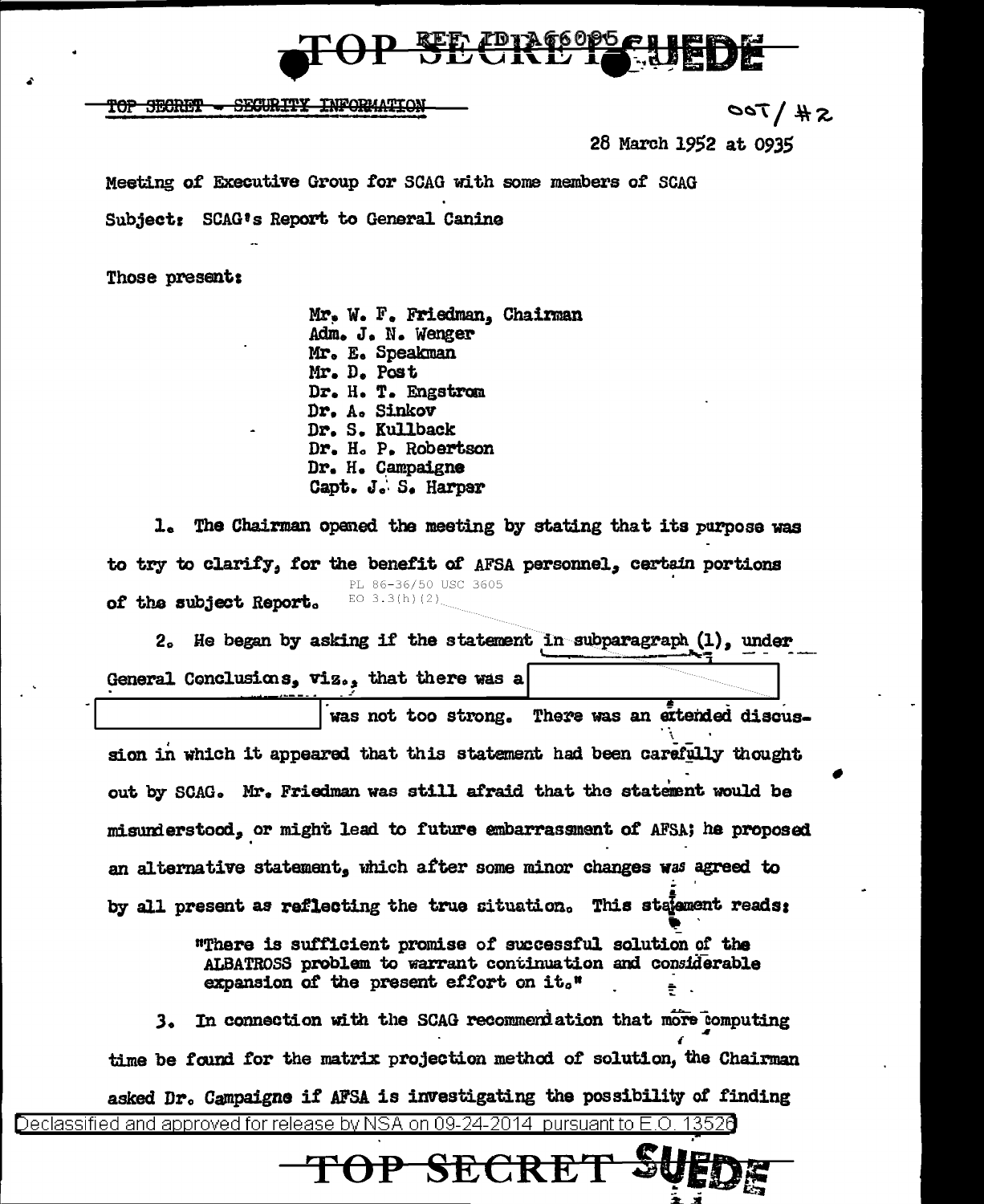# $\Theta$ P SEMPLAGEOPS

## <del>TOP SECRET</del>

28 March 1952 at 0935

Meeting of Executive Group for SCAG with some members of SCAG Subject: SCAG's Report to General Canine

time on other machines, such as SEAC; ORDVAC. Dr. Campaigne answered in EO  $3.3(h)(2)$ PL 86-36/50 USC 3605 the affirmative.

4. When asked what was meant by an "expanded machine program," Dr. Engstrom replied, "more work on

5. There was extended discussion about what SCAG had in mind in regard to a "Seniro Civilian Technical Director reporting directly to the Director." Dr. Robertson said he had been shocked to find that there were no supergrade civilian jobs in AFSA, and stated definitely that there should be some. He stated that most research activities that he knew of, the Naval Ordnance Laboratory, the Naval Ordnace Testing Station (at Inyokern), and at industrial laboratories too, there is a career man as technical director as well as a director. The ultimate responsibility must be on only one man. in AFSA's case military.

6. Mr. Friedman asked what SCAG had in mind by a "revision of personnel policy." Dr. Robertson stated that as an example of what was in mind, some question had arisen as to whether the reservists were being used in a technical capacity for which they were qualified, or for other duties. It was brought out that the case which had come to the attention of a SCAG member involved that of a reservist who, on one quite exceptional and urgent circumstance, was asked to deliver a classified paper, Dr. Engstrom added that he thought the Agency had been losing too many competent people; Admiral Wenger pointed out that AFSATs ittrition rate was lower than the average in Washington) Mr. Friedman mentioned that contracts might be used

OP SECRETSUEDI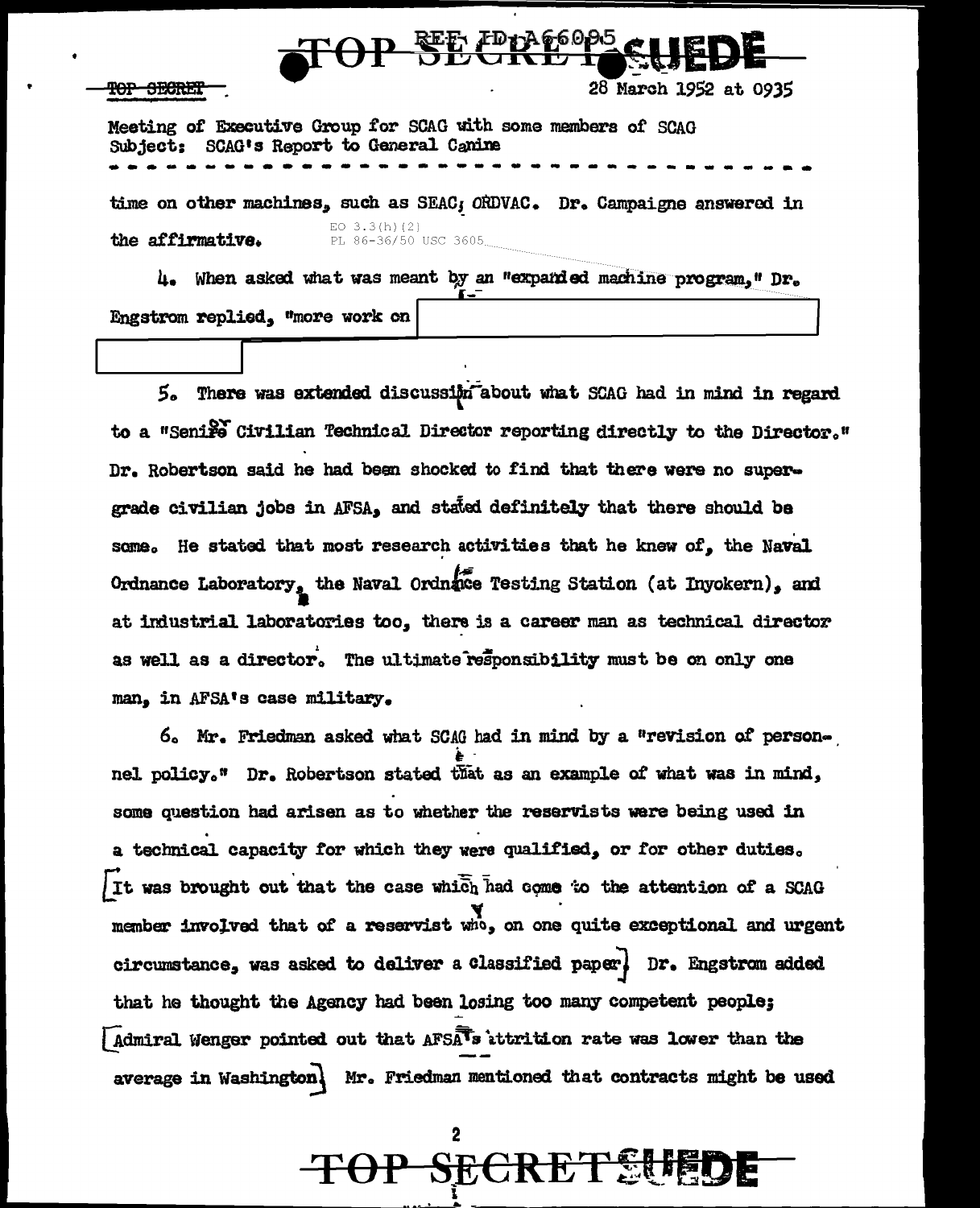

### **TOP SECRET**

getoni

**Nur**<br>Hirs

Materia

28 March 1952 at 0935

Meeting of Executive Group for SCAG with some members of SCAG Subject: SCAG's Report to General Canine to employ a small number of exceptional people; the SCAG members were unani-

mous that this would be bad for morale. Dr. Robertson said that separating basic research completely from operations, even within the Agency, would make the research work more attractive to scientists. By research he meant long-range cryptanalytic, ionospheric, and all types of broad investigations.

7. Mr. Friedman asked about the recommendation for "more use of outside contractors." It appeared that it was meant that more control should be delegated to the contractor. Reports from several contractors were that they had not been able to furnish solutions satisfactory to them because they had neither the authority nor the information necessary to do so. Mr. Post questioned whether the clearance standards are proper, and whether there was a tendency on AFSA's part to keep tight control beyond the need dictated by security. Dr. Kullback denied that excessive control was sought by AFSA. Dr. Robertson stated that others think that control is too tight, and Dr. Engstrom stated that in ERA's experience they were not given sufficient latitude and quoted John Howard as saying Burroughs felt the same way. The consensus of the SCAG members was that more information was needed by the contractors; AFSA should ask SCAG for comment in greater detail on this point.

Ź

 $\beta$ . Dr. Sinkov pointed out that the answer to question 3 near the bottom of page 2 of the Report is yes, and all agreed that we what they had meant was no. It developed that question had originally been "(3) Is maximum use being made of resources outside of AFSA which might be

3

TOP SECRE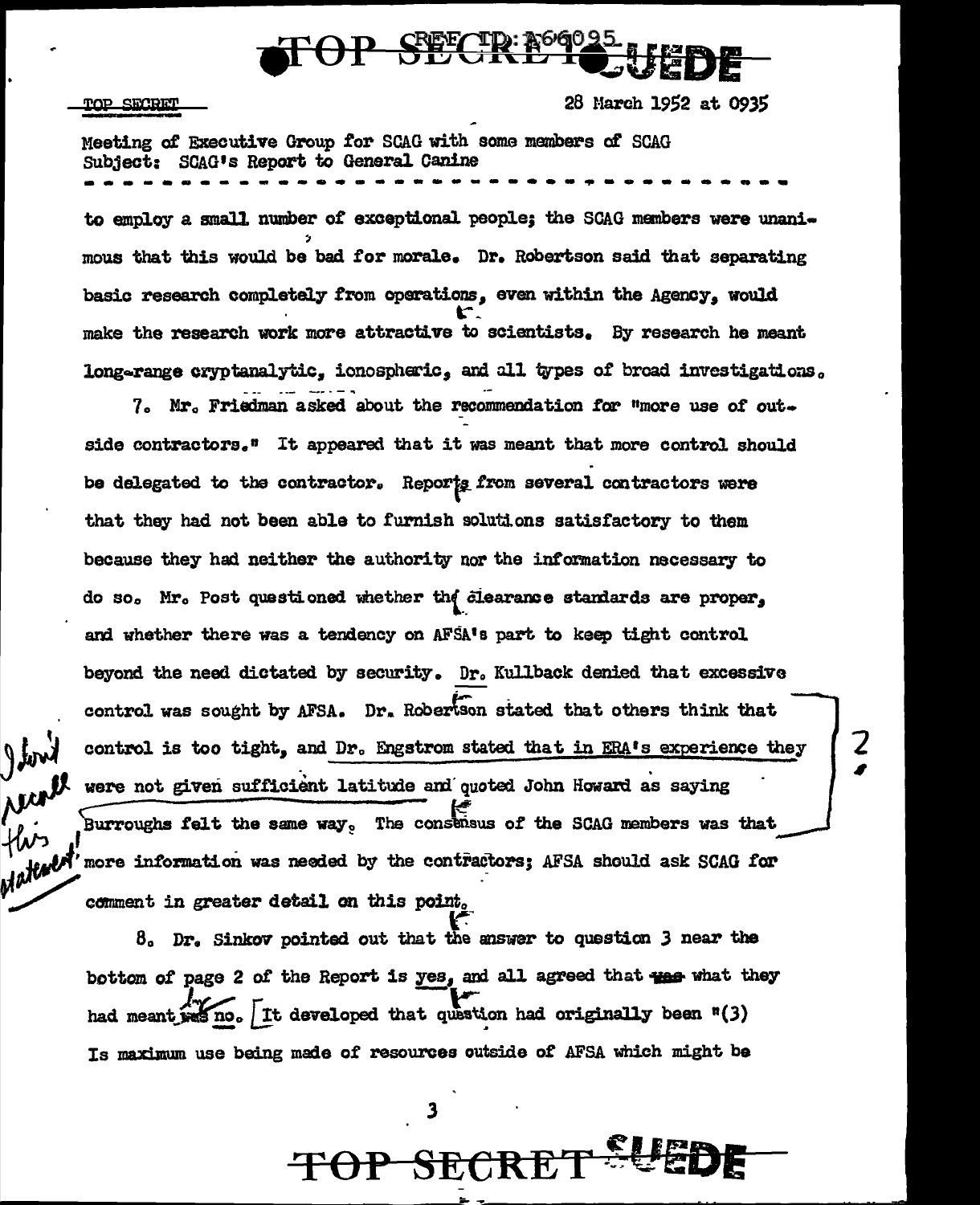## <del>TOP SECRET</del>

28 March 1952 at 0935

Meeting of Executive Group for SCAG with some members of SCAG Subject: SCAG's Report to General Canine brought to bear on the problem?"  $\int$  Dr. Kullback stated that the security requirements for AFSA are much higher than for the AEC. Mr. Speakman pointed out that it is necessary to take risks to make progress. Mr. Post repeated that AFSA's security policies need re-examination. Mr. Speakman suggested asking the opinion of contractors about this security question.

9. Dr. Engstrom stated, in regard to the future of SCAG, that SCAG was waiting for a call from the Director, Mr. Friedman stated that General Canine intended to have an advisory group such as SCAG as a permanent body. Dr. Robertson asked if he (Dr. Robertson) represented CIA. and it was stated that there are no SCAG members who are representatives of organizations: each member speaks for himself. Dr. Robertson pointed out that the draft of the "Mission" lists him as representing the Central Intelligence Agency. It was decided that SCAG needs a charter formalizing membership, which should be drawn up by SCAG and AFSA together. Dr. . Robertson volunteered to provide coples of the charters of other advisory groups known to him to have such charters.

10. Mr. Friedman stated that AFSI will expand its effort on ALBATROSS. It can get all the funds it needs for this and get more space, but how can it get more high-level personnel, particularly engineers? Dr. Engstrom asked if we could get ROTC graduates. Mr. Post asked, "Can you tell them what they will do before hiring them?" Dr. Engstrom suggested that recruiting would be simpler if AFSA had an unclassified arm which could hire neonle and use them without clearace, and from which the better

h

-SECR